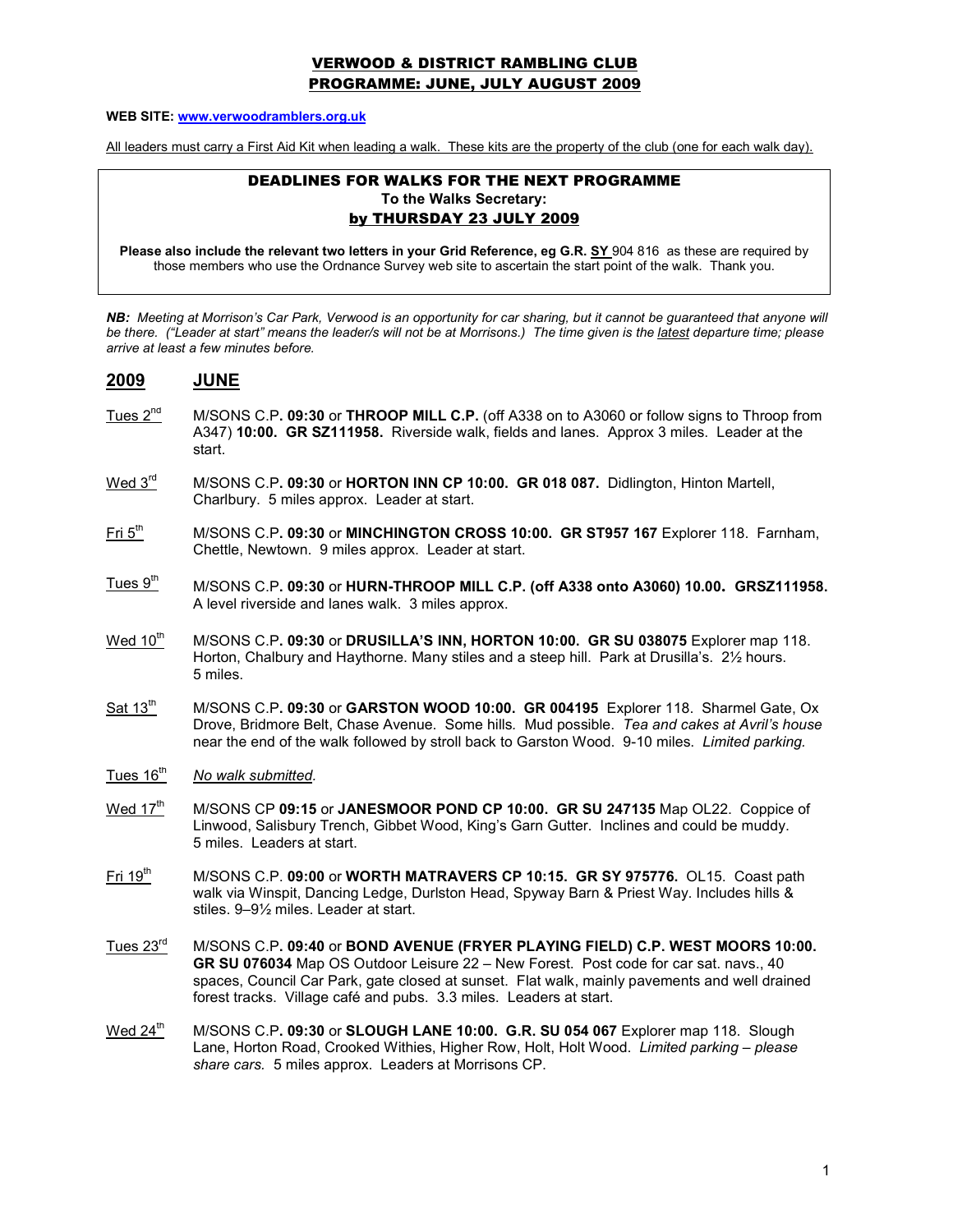- Sat  $27<sup>th</sup>$  M/SONS CP 09:00 or GINGER PIGGERY CENTRE, BOYTON 10:15. GR ST 951 397 Explorer 143 (Warminster & Trowbridge), Landranger 184 (Salisbury & the Plain). Sherrington, Park Bottom, Corton, Heytesbury, Upton Lovell, Boyton. Hills and views. 10 miles. Refreshments available in the Centre. Route from Wilton : A 38 (T) to Stapleford, Depford, turning left at Codford St Peter. After reaching "T" junction in centre of Boyton turn right and look for Ginger Piggery Centre on right. On entering, the Centre, turn left for car park and park away from buildings. Leaders at start.
- Tues  $30<sup>th</sup>$  M/SONS C.P. 09:30 or INN ON THE CHASE P.H. (Cashmoor) A 354 10:00. GR ST 976 136 Explorer 118. (Blandford). Gussage Down, Newfarm Lodge. One incline. 3 miles approx. Leader at Start.

# 2009 JULY

- Wed 1<sup>st</sup> M/SONS C.P. 09:30 or BRATLEY VIEW CP 10:00. GR SU239096 Map OS 22. Undulating forest walk, could be muddy. Approx. 5½ miles . Leaders at start.
- Fri 3<sup>rd</sup> M/SONS C.P. 09:30 or CHALLOW HILL WALKERS C.P. (limited parking ) 10:30. GR SY964 822 Map OL15. Rollington Hill, Nine Barrow Down, Knitson Farm, New Barn, Quarr Farm and Corfe Castle. Hilly in parts. 8½-9 miles.
- Tues 7<sup>th</sup> M/SONS C.P. 09:35 or WEST MOORS VILLAGE C.P. 10:00. GR SU080027. Pennington Copse, riverside walk, Slop Bog, Ameysford. Could be muddy after rain. 3 miles. Leader at the start.
- $\text{Wed } 8^{\text{th}}$  M/SONS C.P. 09:30 or MARTIN DOWN C.P. Off A354 10:00. G.R. SU 037 200 Explorer 118. Bokerley Dyke, Jubilee Trail, Whitey Top Farm, Bowling Green Lane. 5 miles approx. Leaders at start.
- Sat 11<sup>th</sup> M/SONS C.P. 09:40 or CRANBOURNE SURGERY C.P. 10:00. GR SU057 134 Explorer 118. To be in time to catch 10:10 bus to Salisbury (bring bus pass if you have one). The walk is from Salisbury to Cranborne. Approx 13 miles. Leader at Cranborne.
- Tues 14<sup>th</sup> M/SONS C.P. 09:30 or ABBOTS WELL C.P. 10:00. GR 178129 OL22. New Forest circular walk with a very steep incline. 3 miles approx.
- Wed 15<sup>th</sup> M/SONS C.P. 09:30 or SHAPWICK C.P. 10:00. GR SU936 016 Explorer 118. Shapwick, Tarrant Crawford. Approx 5 miles. Leaders at start.
- Fri  $17<sup>th</sup>$  M/SONS C.P. 09:20 or C.P. north west of MONKTON UP WIMBORNE 10:00. GR SU005149 Explorer 118. Gussage Hill, Jubilee Trail, Sixpenny Handley, Oakley Down, Ackling Dyke. Could be muddy. Approx 9 miles. Leader at start.
- Tues 21<sup>st</sup> No walk submitted
- . Wed 22<sup>nd</sup> M/SONS C.P. 09:30 or BROOMY WALK CP 10:00. GR SU 197100 Map OL22. Forest Circular. Some hills. 5 miles. Leader at start.
- Thurs 23<sup>rd</sup> **Deadline for the next walks' programme.**
- $Sat 25<sup>th</sup>$  M/SONS C.P. 09:15 or TITHE BARN 10:10. GR ST 951 299 Explorer 118 &143. Fonthill Bishop, Chilmark, Ashley Wood Farm. Hills, fields and country roads - could be muddy. 9 miles approx.
- Tues 28<sup>th</sup> M/SONS C.P. 09:30 or SHAPWICK C.P. next to Church 10:00. GR ST 936 017 Explorer 118 (Blandford). Swan Lane, Bishop's Court Farm , Ram Lane. 4 miles with 4 walk-through NT stiles & one slight incline. Leader at start.
- Wed 29<sup>th</sup> M/SONS C.P. 09:30 or WILVERLEY INCLOSURE CP 10:00. GR SU253007 Map OL22. Forest walk. Hag Hill, Long Slade Bottom, Wilverley Plain, Naked Man, Wilverley Inclosure. 5 miles. Leaders at start.
- $Fi 31<sup>st</sup>$  M/SONS C.P. 09:15 or DINTON NT C.P. 10:15. G.R.SU 009 315 Explorer 130. Monarch's Way, Grovely Woods and Baverstock. 9-10 Miles. Leaders at start.